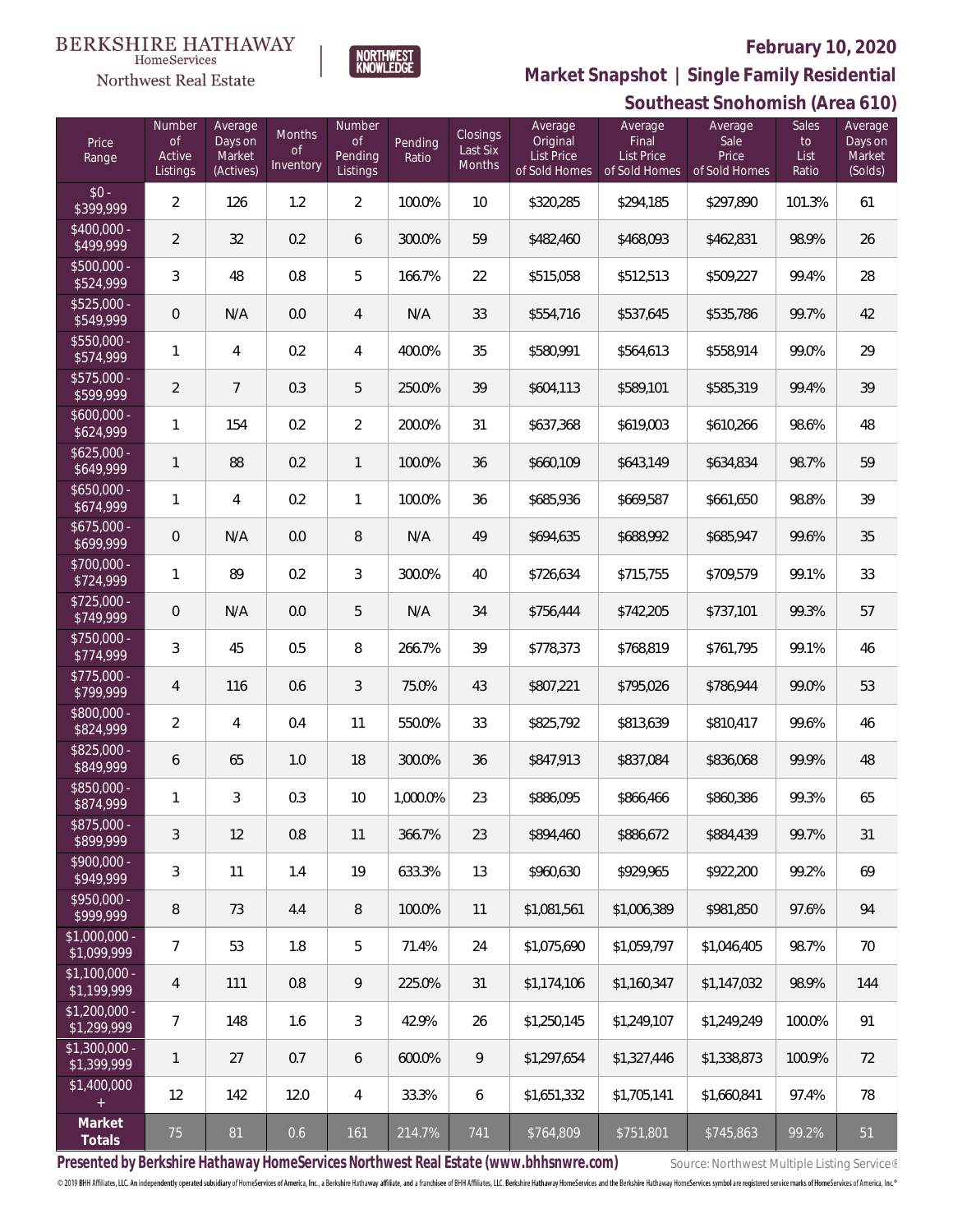

 $\label{lem:sevices} \textsc{Home} \textsc{Service} \textsc{s}$ Northwest Real Estate

**Southwest Snohomish (Area 730) Market Snapshot | Single Family Residential**

| Price<br>Range                | Number<br>0f<br>Active<br>Listings | Average<br>Days on<br>Market<br>(Actives) | Months<br>Οf<br>Inventory | Number<br>Οf<br>Pending<br>Listings | Pending<br>Ratio | <b>Closings</b><br>Last Six<br>Months | Average<br>Original<br><b>List Price</b><br>of Sold Homes | Average<br>Final<br><b>List Price</b><br>of Sold Homes | Average<br>Sale<br>Price<br>of Sold Homes | Sales<br>to<br>List<br>Ratio | - - /<br>Average<br>Days on<br>Market<br>(Solds) |
|-------------------------------|------------------------------------|-------------------------------------------|---------------------------|-------------------------------------|------------------|---------------------------------------|-----------------------------------------------------------|--------------------------------------------------------|-------------------------------------------|------------------------------|--------------------------------------------------|
| $$0 -$<br>\$349,999           | 1                                  | 6                                         | 0.5                       | $\mathbf 0$                         | 0.0%             | 12                                    | \$323,154                                                 | \$309,329                                              | \$296,100                                 | 95.7%                        | 17                                               |
| \$350,000 -<br>\$399,999      | $\mathbf{1}$                       | 3                                         | 0.2                       | $\overline{2}$                      | 200.0%           | 26                                    | \$393,385                                                 | \$387,864                                              | \$381,035                                 | 98.2%                        | 19                                               |
| $$400,000 -$<br>\$424,999     | 0                                  | N/A                                       | 0.0                       | $\mathbf{1}$                        | N/A              | 28                                    | \$428,157                                                 | \$423,691                                              | \$412,300                                 | 97.3%                        | 21                                               |
| $$425,000 -$<br>\$449,999     | $\overline{4}$                     | 36                                        | 0.5                       | $\overline{7}$                      | 175.0%           | 47                                    | \$437,604                                                 | \$435,303                                              | \$435,860                                 | 100.1%                       | 14                                               |
| $$450,000 -$<br>\$474,999     | 1                                  | 17                                        | 0.1                       | 11                                  | 1,100.0%         | 62                                    | \$470,830                                                 | \$464,838                                              | \$461,213                                 | 99.2%                        | 27                                               |
| $$475,000 -$<br>\$499,999     | $\mathsf{O}\xspace$                | N/A                                       | 0.0                       | 4                                   | N/A              | 64                                    | \$499,589                                                 | \$490,551                                              | \$489,380                                 | 99.8%                        | 32                                               |
| $$500,000 -$<br>\$524,999     | $\overline{2}$                     | 12                                        | 0.2                       | $\overline{4}$                      | 200.0%           | 57                                    | \$525,282                                                 | \$512,572                                              | \$511,323                                 | 99.8%                        | 40                                               |
| $$525,000 -$<br>\$549,999     | 1                                  | 5                                         | 0.1                       | $\,8\,$                             | 800.0%           | 47                                    | \$551,086                                                 | \$535,806                                              | \$535,775                                 | 100.0%                       | 41                                               |
| $$550,000 -$<br>\$574,999     | $\overline{2}$                     | 112                                       | 0.2                       | 16                                  | 800.0%           | 51                                    | \$574,071                                                 | \$563,863                                              | \$562,476                                 | 99.8%                        | 41                                               |
| $$575,000 -$<br>\$599,999     | $\, 8$                             | 47                                        | 0.8                       | 15                                  | 187.5%           | 59                                    | \$598,721                                                 | \$589,565                                              | \$586,693                                 | 99.5%                        | 40                                               |
| $$600,000 -$<br>\$624,999     | 5                                  | 34                                        | 0.7                       | 6                                   | 120.0%           | 44                                    | \$624,653                                                 | \$611,636                                              | \$610,036                                 | 99.7%                        | 45                                               |
| $$625,000 -$<br>\$649,999     | $\mathbf{1}$                       | 10                                        | 0.1                       | 11                                  | 1,100.0%         | 42                                    | \$655,659                                                 | \$639,279                                              | \$635,950                                 | 99.5%                        | 39                                               |
| $$650,000 -$<br>\$674,999     | $\mathbf{1}$                       | 3                                         | 0.2                       | $\overline{7}$                      | 700.0%           | 35                                    | \$670,952                                                 | \$656,239                                              | \$659,939                                 | 100.6%                       | 29                                               |
| $$675,000 -$<br>\$699,999     | $\sqrt{3}$                         | 83                                        | 0.6                       | 15                                  | 500.0%           | 32                                    | \$714,662                                                 | \$696,236                                              | \$692,259                                 | 99.4%                        | 46                                               |
| \$700,000 -<br>\$724,999      | 1                                  | 11                                        | 0.2                       | $\overline{7}$                      | 700.0%           | 25                                    | \$729,337                                                 | \$711,405                                              | \$710,319                                 | 99.8%                        | 38                                               |
| $$725,000 -$<br>\$749,999     | 5                                  | 235                                       | 1.4                       | $\, 8$                              | 160.0%           | 21                                    | \$758,369                                                 | \$743,179                                              | \$739,352                                 | 99.5%                        | 29                                               |
| \$750,000 -<br>\$774,999      | $\overline{2}$                     | 13                                        | 0.8                       | $\overline{2}$                      | 100.0%           | 16                                    | \$794,549                                                 | \$767,504                                              | \$759,615                                 | 99.0%                        | 32                                               |
| $$775,000 -$<br>\$799,999     | 3                                  | $\mathfrak{Z}$                            | 1.2                       | $\overline{4}$                      | 133.3%           | 15                                    | \$809,700                                                 | \$797,408                                              | \$783,490                                 | 98.3%                        | 47                                               |
| \$800,000 -<br>\$849,999      | 4                                  | 8                                         | 1.7                       | $\overline{7}$                      | 175.0%           | 14                                    | \$842,368                                                 | \$826,436                                              | \$824,938                                 | 99.8%                        | 25                                               |
| \$850,000 -<br>\$899,999      | 8                                  | 183                                       | 1.9                       | 5                                   | 62.5%            | 25                                    | \$902,399                                                 | \$876,277                                              | \$872,348                                 | 99.6%                        | 59                                               |
| \$900,000 -<br>\$949,999      | 5                                  | 278                                       | 1.8                       | $\mathbf{1}$                        | 20.0%            | 17                                    | \$962,341                                                 | \$933,012                                              | \$923,115                                 | 98.9%                        | 44                                               |
| $$950,000 -$<br>\$999,999     | 4                                  | 118                                       | 3.4                       | $\overline{4}$                      | 100.0%           | $\overline{7}$                        | \$1,043,543                                               | \$997,121                                              | \$987,856                                 | 99.1%                        | 130                                              |
| $$1,000,000 -$<br>\$1,249,999 | $\overline{2}$                     | 40                                        | 0.4                       | $\boldsymbol{6}$                    | 300.0%           | 34                                    | \$1,168,260                                               | \$1,148,291                                            | \$1,102,837                               | 96.0%                        | 65                                               |
| $$1,250,000 -$<br>\$1,499,999 | 7                                  | 75                                        | 5.3                       | $\mathfrak{Z}$                      | 42.9%            | 8                                     | \$1,444,988                                               | \$1,424,988                                            | \$1,376,375                               | 96.6%                        | 44                                               |
| \$1,500,000<br>$+$            | 8                                  | 114                                       | 2.8                       | $\overline{4}$                      | 50.0%            | 17                                    | \$2,428,424                                               | \$2,376,176                                            | \$2,271,971                               | 95.6%                        | 92                                               |
| Market<br>Totals              | 79                                 | 93                                        | 0.6                       | 158                                 | 200.0%           | 805                                   | \$669,870                                                 | \$655,991                                              | \$648,599                                 | 98.9%                        | 38                                               |

Presented by Berkshire Hathaway HomeServices Northwest Real Estate (www.bhhsnwre.com) Source: Northwest Multiple Listing Service®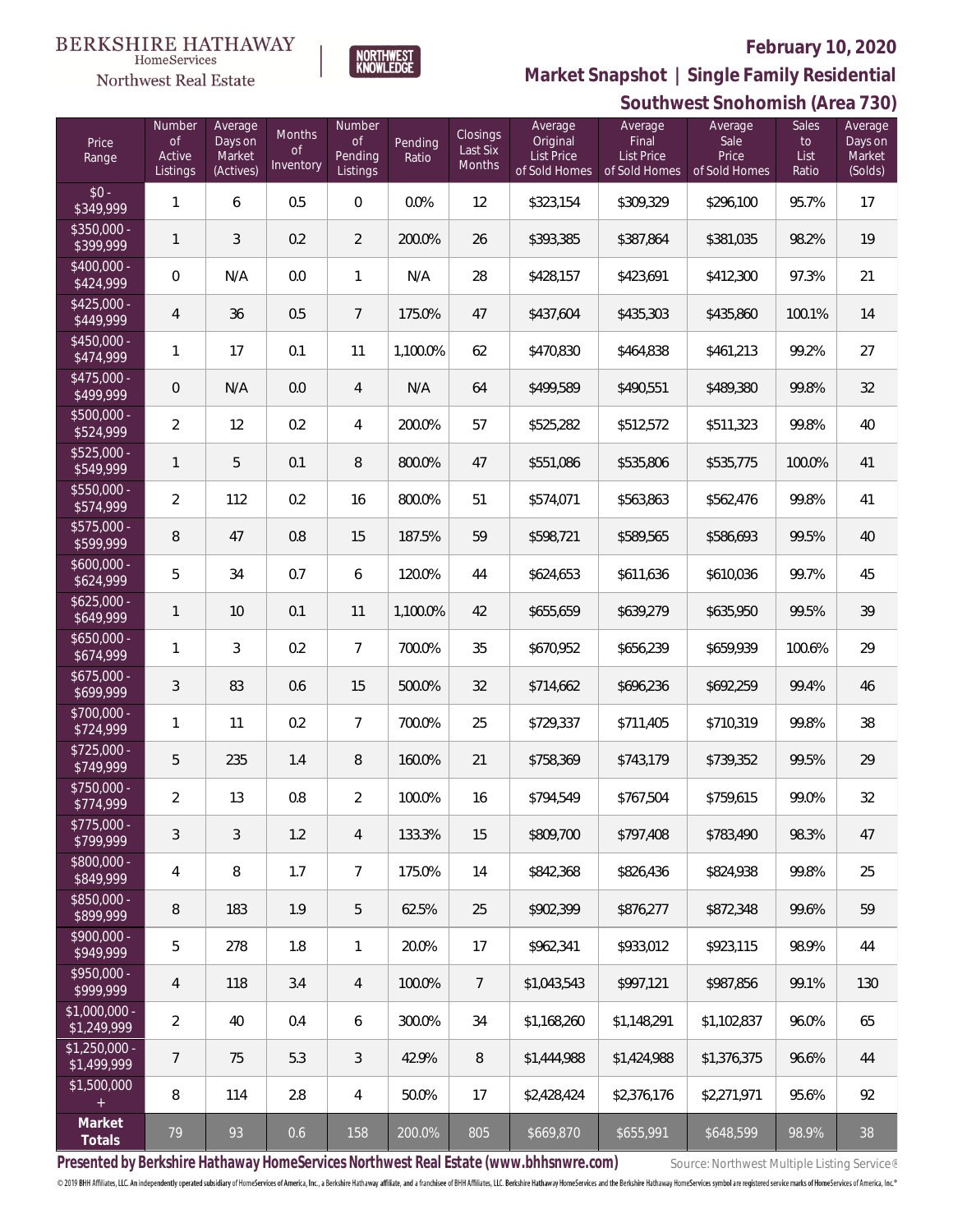

**Market Snapshot | Single Family Residential**

#### $\label{lem:sevices} \textsc{Home} \textsc{Service} \textsc{s}$ Northwest Real Estate

**BERKSHIRE HATHAWAY** 

|                           | Everett/Mukilteo (Area 740)        |                                           |                                  |                                            |                  |                                |                                                    |                                                        |                                           |                              |                                         |
|---------------------------|------------------------------------|-------------------------------------------|----------------------------------|--------------------------------------------|------------------|--------------------------------|----------------------------------------------------|--------------------------------------------------------|-------------------------------------------|------------------------------|-----------------------------------------|
| Price<br>Range            | Number<br>0f<br>Active<br>Listings | Average<br>Days on<br>Market<br>(Actives) | Months<br><b>of</b><br>Inventory | Number<br><b>of</b><br>Pending<br>Listings | Pending<br>Ratio | Closings<br>Last Six<br>Months | Average<br>Original<br>List Price<br>of Sold Homes | Average<br>Final<br><b>List Price</b><br>of Sold Homes | Average<br>Sale<br>Price<br>of Sold Homes | Sales<br>to<br>List<br>Ratio | Average<br>Days on<br>Market<br>(Solds) |
| $$0 -$<br>\$299,999       | $\mathfrak{Z}$                     | 146                                       | 0.5                              | $\overline{7}$                             | 233.3%           | 36                             | \$268,490                                          | \$261,068                                              | \$255,319                                 | 97.8%                        | 24                                      |
| \$300,000 -<br>\$324,999  | $\mathbf 0$                        | N/A                                       | 0.0                              | 4                                          | N/A              | 33                             | \$321,836                                          | \$317,898                                              | \$310,070                                 | 97.5%                        | 23                                      |
| $$325,000 -$<br>\$349,999 | 1                                  | 104                                       | 0.1                              | 10                                         | 1,000.0%         | 44                             | \$346,888                                          | \$340,308                                              | \$335,337                                 | 98.5%                        | $40\,$                                  |
| \$350,000 -<br>\$374,999  | 1                                  | 27                                        | 0.1                              | 6                                          | 600.0%           | 43                             | \$364,722                                          | \$359,491                                              | \$363,704                                 | 101.2%                       | 16                                      |
| \$375,000 -<br>\$399,999  | 6                                  | 47                                        | 0.6                              | 15                                         | 250.0%           | 57                             | \$393,534                                          | \$389,413                                              | \$388,222                                 | 99.7%                        | 18                                      |
| \$400,000 -<br>\$424,999  | $\mathbf 0$                        | N/A                                       | 0.0                              | 10                                         | N/A              | 63                             | \$415,022                                          | \$409,428                                              | \$410,790                                 | 100.3%                       | 22                                      |
| $$425,000 -$<br>\$449,999 | 0                                  | N/A                                       | 0.0                              | 12                                         | N/A              | 76                             | \$440,369                                          | \$435,367                                              | \$436,370                                 | 100.2%                       | 21                                      |
| \$450,000 -<br>\$474,999  | 1                                  | 3                                         | 0.1                              | 13                                         | 1,300.0%         | 74                             | \$468,188                                          | \$461,207                                              | \$461,837                                 | 100.1%                       | 26                                      |
| \$475,000 -<br>\$499,999  | 7                                  | 126                                       | 0.5                              | 18                                         | 257.1%           | 82                             | \$497,918                                          | \$491,183                                              | \$488,255                                 | 99.4%                        | 22                                      |
| \$500,000 -<br>\$524,999  | $\overline{2}$                     | 9                                         | 0.2                              | 14                                         | 700.0%           | 69                             | \$525,011                                          | \$514,000                                              | \$512,183                                 | 99.6%                        | 37                                      |
| \$525,000 -<br>\$549,999  | 7                                  | 9                                         | 0.8                              | 11                                         | 157.1%           | 56                             | \$548,274                                          | \$538,400                                              | \$534,442                                 | 99.3%                        | 23                                      |
| $$550,000 -$<br>\$574,999 | $\overline{2}$                     | 14                                        | 0.2                              | 17                                         | 850.0%           | 52                             | \$563,744                                          | \$558,920                                              | \$559,766                                 | 100.2%                       | 33                                      |
| $$575,000 -$<br>\$599,999 | 10                                 | 87                                        | 0.8                              | 19                                         | 190.0%           | 79                             | \$597,345                                          | \$589,030                                              | \$586,866                                 | 99.6%                        | 31                                      |
| \$600,000 -<br>\$624,999  | $\mathsf{O}\xspace$                | N/A                                       | 0.0                              | 12                                         | N/A              | 41                             | \$615,476                                          | \$608,146                                              | \$607,934                                 | 100.0%                       | 39                                      |
| $$625,000 -$<br>\$649,999 | 6                                  | 8                                         | 1.0                              | 4                                          | 66.7%            | 36                             | \$648,865                                          | \$639,299                                              | \$634,563                                 | 99.3%                        | 37                                      |
| $$650,000 -$<br>\$674,999 | 1                                  | 21                                        | 0.2                              | 4                                          | 400.0%           | 28                             | \$678,689                                          | \$670,046                                              | \$658,127                                 | 98.2%                        | 37                                      |
| \$675,000 -<br>\$699,999  | 3                                  | 58                                        | 0.9                              | 8                                          | 266.7%           | 19                             | \$701,244                                          | \$691,977                                              | \$686,758                                 | 99.2%                        | 40                                      |
| \$700,000 -<br>\$724,999  | 3                                  | 30                                        | 0.7                              | $\overline{2}$                             | 66.7%            | 25                             | \$723,843                                          | \$713,639                                              | \$709,597                                 | 99.4%                        | 41                                      |
| $$725.000 -$<br>\$749,999 | 1                                  | 31                                        | 0.3                              | 9                                          | 900.0%           | 19                             | \$764,029                                          | \$745,589                                              | \$734,202                                 | 98.5%                        | 37                                      |
| $$750,000 -$<br>\$774,999 | $\overline{2}$                     | 16                                        | 0.5                              | 5                                          | 250.0%           | 23                             | \$794.660                                          | \$769,854                                              | \$756,714                                 | 98.3%                        | 52                                      |
| $$775,000 -$<br>\$799,999 | 5                                  | 103                                       | 2.3                              | 4                                          | 80.0%            | 13                             | \$805,914                                          | \$790,380                                              | \$783,405                                 | 99.1%                        | 58                                      |
| \$800,000 -<br>\$849,999  | 5                                  | 86                                        | 2.5                              | 5                                          | 100.0%           | 12                             | \$845.894                                          | \$832,852                                              | \$823,083                                 | 98.8%                        | 61                                      |
| \$850,000 -<br>\$899,999  | 6                                  | 63                                        | 2.1                              | 6                                          | 100.0%           | 17                             | \$888,831                                          | \$884,293                                              | \$873,876                                 | 98.8%                        | 46                                      |
| $$900,000 -$<br>\$999,999 | 5                                  | 46                                        | 1.6                              | $\mathbf{1}$                               | 20.0%            | 19                             | \$952,341                                          | \$946,286                                              | \$936,465                                 | 99.0%                        | 30                                      |
| \$1,000,000<br>$+$        | 20                                 | 118                                       | 5.2                              | 5                                          | 25.0%            | 23                             | \$1,502,397                                        | \$1,470,346                                            | \$1,430,740                               | 97.3%                        | 46                                      |
| Market<br>Totals          | 97                                 | 72                                        | 0.6                              | 221                                        | 227.8%           | 1039                           | \$550,900                                          | \$542,531                                              | \$538,883                                 | 99.3%                        | 30                                      |

Presented by Berkshire Hathaway HomeServices Northwest Real Estate (www.bhhsnwre.com) Source: Northwest Multiple Listing Service®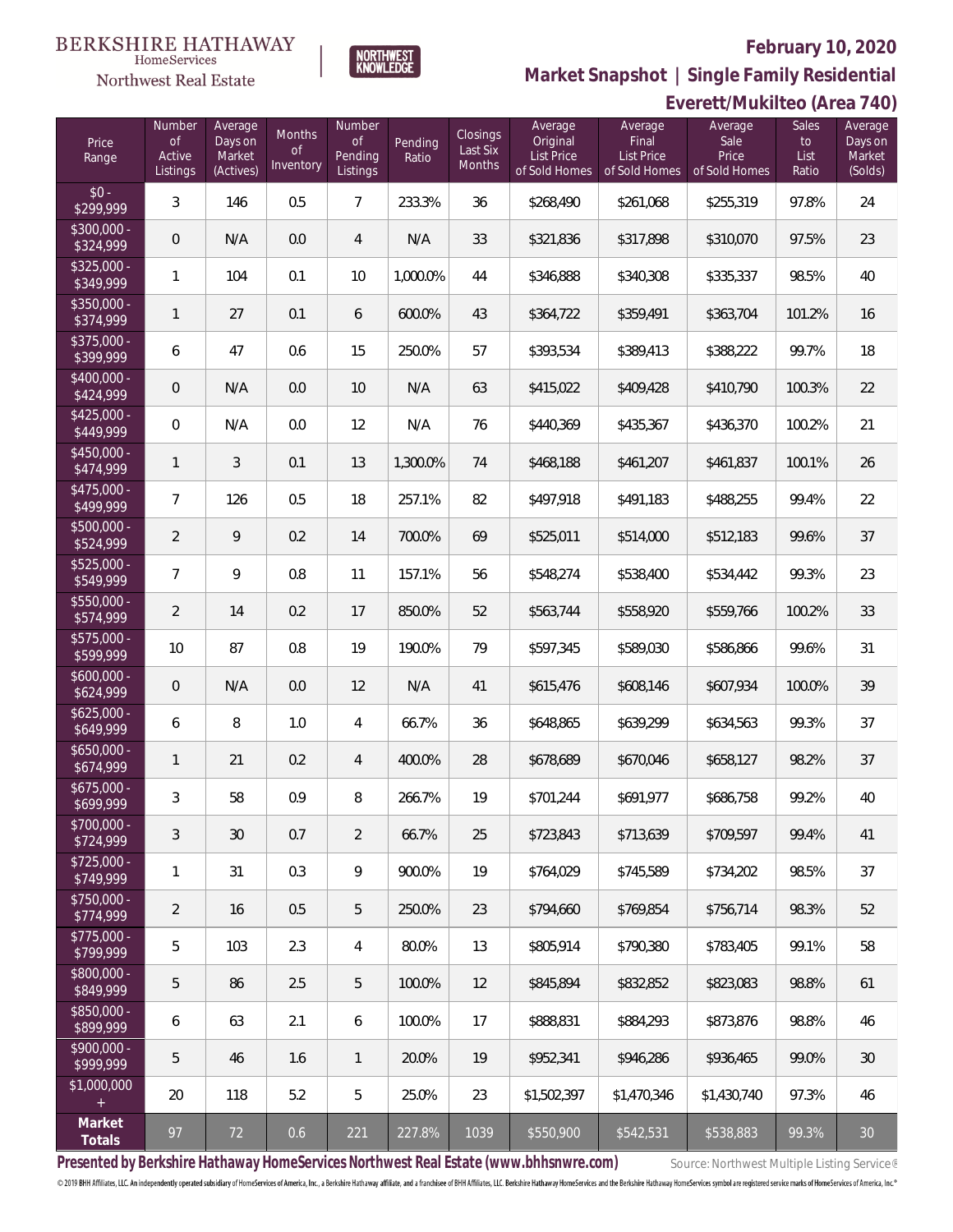

**East Snohomish (Area 750) Market Snapshot | Single Family Residential**

# **BERKSHIRE HATHAWAY**  $\label{lem:sevices} \textsc{Home} \textsc{Service} \textsc{s}$ Northwest Real Estate

| Price<br>Range            | Number<br>$\circ$ f<br>Active<br>Listings | Average<br>Days on<br>Market<br>(Actives) | Months<br>$\circ$ f<br>Inventory | Number<br><b>of</b><br>Pending<br>Listings | Pending<br>Ratio | Closings<br>Last Six<br>Months | Average<br>Original<br>List Price<br>of Sold Homes | Average<br>Final<br><b>List Price</b><br>of Sold Homes | Average<br>Sale<br>Price<br>of Sold Homes | <b>Sales</b><br>to<br>List<br>Ratio | Average<br>Days on<br>Market<br>(Solds) |
|---------------------------|-------------------------------------------|-------------------------------------------|----------------------------------|--------------------------------------------|------------------|--------------------------------|----------------------------------------------------|--------------------------------------------------------|-------------------------------------------|-------------------------------------|-----------------------------------------|
| $$0 -$<br>\$274,999       | $\overline{2}$                            | 242                                       | 0.8                              | 5                                          | 250.0%           | 15                             | \$223,610                                          | \$217,817                                              | \$216,847                                 | 99.6%                               | 30                                      |
| $$275,000 -$<br>\$299,999 | $\overline{2}$                            | 12                                        | 1.5                              | 6                                          | 300.0%           | $\, 8$                         | \$294,960                                          | \$289,591                                              | \$290,535                                 | 100.3%                              | 22                                      |
| $$300,000 -$<br>\$324,999 | 1                                         | 128                                       | 0.4                              | 3                                          | 300.0%           | 16                             | \$314,971                                          | \$312,784                                              | \$312,961                                 | 100.1%                              | 14                                      |
| $$325,000 -$<br>\$349,999 | 3                                         | 38                                        | 0.9                              | $\overline{7}$                             | 233.3%           | 19                             | \$347,482                                          | \$339,568                                              | \$336,345                                 | 99.1%                               | 34                                      |
| $$350,000 -$<br>\$374,999 | 1                                         | 12                                        | 0.2                              | $\overline{2}$                             | 200.0%           | 31                             | \$369,837                                          | \$364,899                                              | \$362,603                                 | 99.4%                               | 23                                      |
| \$375,000 -<br>\$399,999  | 6                                         | 42                                        | 0.8                              | 9                                          | 150.0%           | 45                             | \$399,872                                          | \$391,621                                              | \$386,604                                 | 98.7%                               | 36                                      |
| $$400,000 -$<br>\$424,999 | 8                                         | 48                                        | 1.1                              | 11                                         | 137.5%           | 43                             | \$411,261                                          | \$409,097                                              | \$411,608                                 | 100.6%                              | 26                                      |
| $$425,000 -$<br>\$449,999 | 12                                        | 73                                        | 1.7                              | 18                                         | 150.0%           | 42                             | \$442,885                                          | \$437,791                                              | \$435,916                                 | 99.6%                               | 44                                      |
| $$450,000 -$<br>\$474,999 | $\overline{2}$                            | 99                                        | 0.3                              | 13                                         | 650.0%           | 43                             | \$468,524                                          | \$460,378                                              | \$459,555                                 | 99.8%                               | 31                                      |
| $$475,000 -$<br>\$499,999 | 2                                         | 335                                       | 0.3                              | 13                                         | 650.0%           | 38                             | \$504,575                                          | \$491,564                                              | \$490,301                                 | 99.7%                               | 43                                      |
| $$500,000 -$<br>\$524,999 | $\overline{2}$                            | 56                                        | 0.4                              | 6                                          | 300.0%           | 34                             | \$519,888                                          | \$515,477                                              | \$514,057                                 | 99.7%                               | 44                                      |
| $$525,000 -$<br>\$549,999 | 5                                         | 32                                        | 0.6                              | 17                                         | 340.0%           | 47                             | \$543,403                                          | \$539,000                                              | \$538,305                                 | 99.9%                               | 40                                      |
| $$550,000 -$<br>\$574,999 | 5                                         | 44                                        | 0.8                              | 8                                          | 160.0%           | 37                             | \$567,469                                          | \$562,872                                              | \$559,414                                 | 99.4%                               | 48                                      |
| \$575,000 -<br>\$599,999  | 5                                         | 23                                        | 0.9                              | 10                                         | 200.0%           | 34                             | \$591,376                                          | \$589,038                                              | \$585,111                                 | 99.3%                               | 69                                      |
| $$600,000 -$<br>\$624,999 | 1                                         | 38                                        | 0.3                              | 11                                         | 1,100.0%         | 18                             | \$603,931                                          | \$607,429                                              | \$611,378                                 | 100.7%                              | 44                                      |
| $$625,000 -$<br>\$649,999 | 4                                         | 69                                        | 1.1                              | 8                                          | 200.0%           | 22                             | \$634,928                                          | \$635,501                                              | \$635,393                                 | 100.0%                              | 49                                      |
| $$650,000 -$<br>\$674,999 | 4                                         | 63                                        | 1.1                              | $\overline{2}$                             | 50.0%            | 22                             | \$658,727                                          | \$661,480                                              | \$657,920                                 | 99.5%                               | 96                                      |
| $$675,000 -$<br>\$699,999 | 5                                         | 81                                        | 1.9                              | 4                                          | 80.0%            | 16                             | \$682,143                                          | \$690,139                                              | \$688,267                                 | 99.7%                               | 69                                      |
| $$700,000 -$<br>\$724,999 | $\overline{0}$                            | N/A                                       | 0.0                              | 5                                          | N/A              | 11                             | \$701,462                                          | \$701,462                                              | \$710,576                                 | 101.3%                              | 36                                      |
| $$725,000 -$<br>\$749,999 | 5                                         | 300                                       | 1.9                              | 6                                          | 120.0%           | 16                             | \$753,434                                          | \$737,873                                              | \$734,787                                 | 99.6%                               | 67                                      |
| $$750,000 -$<br>\$799,999 | 8                                         | 161                                       | 2.1                              | $\mathbf{1}$                               | 12.5%            | 23                             | \$797,771                                          | \$782,871                                              | \$775,877                                 | 99.1%                               | 59                                      |
| $$800,000 -$<br>\$849,999 | 4                                         | 145                                       | 2.7                              | 8                                          | 200.0%           | 9                              | \$833,106                                          | \$819,217                                              | \$815,778                                 | 99.6%                               | 61                                      |
| \$850,000 -<br>\$899,999  | 7                                         | 90                                        | 3.8                              | 3                                          | 42.9%            | 11                             | \$875,904                                          | \$870,991                                              | \$862,727                                 | 99.1%                               | 66                                      |
| $$900,000 -$<br>\$999,999 | 3                                         | 14                                        | 3.6                              | 1                                          | 33.3%            | 5                              | \$1,004,990                                        | \$959,770                                              | \$933,000                                 | 97.2%                               | 144                                     |
| \$1,000,000               | $\overline{7}$                            | 134                                       | 4.2                              | $\mathbf{1}$                               | 14.3%            | 10                             | \$1,216,211                                        | \$1,152,390                                            | \$1,116,055                               | 96.8%                               | 87                                      |
| Market<br>Totals          | 104                                       | 93                                        | $1.0$                            | 178                                        | 171.2%           | 615                            | \$535,650                                          | \$529,197                                              | \$526,713                                 | 99.5%                               | 46                                      |

Presented by Berkshire Hathaway HomeServices Northwest Real Estate (www.bhhsnwre.com) Source: Northwest Multiple Listing Service®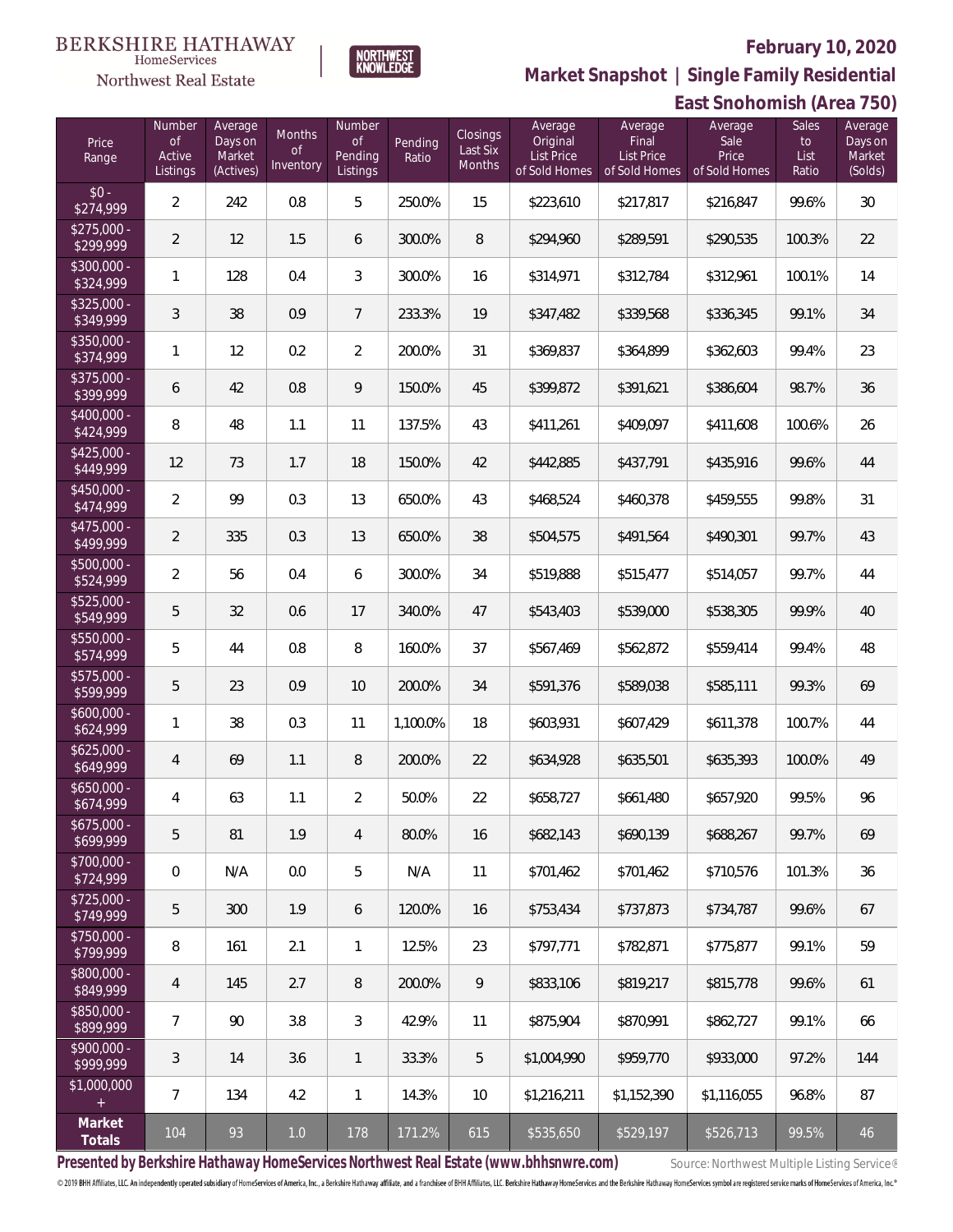

 $\label{lem:sevices} \textsc{Home} \textsc{Service} \textsc{s}$ Northwest Real Estate

### **Northeast Snohomish (Area 760) Market Snapshot | Single Family Residential**

|                           |                                           |                                           |                                         |                                            |                  |                                |                                                           |                                                        | $\sim$                                    |                              |                                         |
|---------------------------|-------------------------------------------|-------------------------------------------|-----------------------------------------|--------------------------------------------|------------------|--------------------------------|-----------------------------------------------------------|--------------------------------------------------------|-------------------------------------------|------------------------------|-----------------------------------------|
| Price<br>Range            | Number<br><b>of</b><br>Active<br>Listings | Average<br>Days on<br>Market<br>(Actives) | <b>Months</b><br><b>of</b><br>Inventory | Number<br><b>of</b><br>Pending<br>Listings | Pending<br>Ratio | Closings<br>Last Six<br>Months | Average<br>Original<br><b>List Price</b><br>of Sold Homes | Average<br>Final<br><b>List Price</b><br>of Sold Homes | Average<br>Sale<br>Price<br>of Sold Homes | Sales<br>to<br>List<br>Ratio | Average<br>Days on<br>Market<br>(Solds) |
| $$0 -$<br>\$249,999       | $\overline{2}$                            | 138                                       | 0.7                                     | 5                                          | 250.0%           | 18                             | \$204,269                                                 | \$187,658                                              | \$183,886                                 | 98.0%                        | 37                                      |
| $$250,000 -$<br>\$274,999 | $\mathsf{O}\xspace$                       | N/A                                       | 0.0                                     | $\overline{0}$                             | N/A              | 11                             | \$262,245                                                 | \$258,150                                              | \$261,986                                 | 101.5%                       | 56                                      |
| $$275,000 -$<br>\$299,999 | $\mathbf 0$                               | N/A                                       | 0.0                                     | $\mathbf 5$                                | N/A              | 17                             | \$291,099                                                 | \$286,861                                              | \$290,388                                 | 101.2%                       | 16                                      |
| $$300,000 -$<br>\$324,999 | $\mathbf{1}$                              | $\mathbf 0$                               | 0.3                                     | $\overline{0}$                             | 0.0%             | 18                             | \$314,852                                                 | \$312,130                                              | \$311,695                                 | 99.9%                        | 23                                      |
| $$325,000 -$<br>\$349,999 | $\mathbf{1}$                              | 6                                         | 0.2                                     | $\mathbf 5$                                | 500.0%           | 31                             | \$337,635                                                 | \$332,956                                              | \$334,463                                 | 100.5%                       | 27                                      |
| $$350,000 -$<br>\$374,999 | $\mathbf{1}$                              | 68                                        | 0.2                                     | 6                                          | 600.0%           | 37                             | \$364,688                                                 | \$363,203                                              | \$363,428                                 | 100.1%                       | 17                                      |
| $$375,000 -$<br>\$399,999 | 4                                         | 46                                        | 0.4                                     | 22                                         | 550.0%           | 66                             | \$388,114                                                 | \$384,113                                              | \$385,013                                 | 100.2%                       | 22                                      |
| $$400,000 -$<br>\$424,999 | $\mathfrak{Z}$                            | 15                                        | 0.3                                     | 17                                         | 566.7%           | 66                             | \$416,504                                                 | \$410,913                                              | \$411,036                                 | 100.0%                       | $20\,$                                  |
| $$425,000 -$<br>\$449,999 | 4                                         | 30                                        | 0.3                                     | 25                                         | 625.0%           | 75                             | \$440,799                                                 | \$436,764                                              | \$437,195                                 | 100.1%                       | 24                                      |
| $$450,000 -$<br>\$474,999 | 6                                         | 20                                        | 0.5                                     | 16                                         | 266.7%           | 69                             | \$465,184                                                 | \$459,342                                              | \$461,218                                 | 100.4%                       | 29                                      |
| $$475,000 -$<br>\$499,999 | $\, 8$                                    | 40                                        | 0.7                                     | 20                                         | 250.0%           | 66                             | \$497,039                                                 | \$489,391                                              | \$488,779                                 | 99.9%                        | 42                                      |
| $$500,000 -$<br>\$524,999 | 17                                        | 41                                        | 3.1                                     | 30                                         | 176.5%           | 33                             | \$522,905                                                 | \$515,498                                              | \$512,130                                 | 99.3%                        | 31                                      |
| $$525,000 -$<br>\$549,999 | $\overline{7}$                            | 72                                        | 1.3                                     | 14                                         | 200.0%           | 32                             | \$540,737                                                 | \$537,053                                              | \$534,287                                 | 99.5%                        | 19                                      |
| $$550,000 -$<br>\$574,999 | 12                                        | 70                                        | 2.8                                     | 16                                         | 133.3%           | 26                             | \$573,598                                                 | \$559,082                                              | \$559,949                                 | 100.2%                       | 55                                      |
| $$575,000 -$<br>\$599,999 | 5                                         | 147                                       | 0.9                                     | 6                                          | 120.0%           | 35                             | \$596,471                                                 | \$590,704                                              | \$589,284                                 | 99.8%                        | 30                                      |
| $$600,000 -$<br>\$624,999 | $\overline{7}$                            | 215                                       | 1.6                                     | $\, 8$                                     | 114.3%           | 26                             | \$617,136                                                 | \$612,495                                              | \$610,651                                 | 99.7%                        | 31                                      |
| $$625,000 -$<br>\$649,999 | 9                                         | 128                                       | 2.5                                     | 6                                          | 66.7%            | 22                             | \$648,165                                                 | \$640,029                                              | \$635,050                                 | 99.2%                        | 32                                      |
| $$650,000 -$<br>\$674,999 | 3                                         | 64                                        | 1.6                                     | $7\phantom{.0}$                            | 233.3%           | 11                             | \$661,559                                                 | \$660,184                                              | \$659,024                                 | 99.8%                        | 28                                      |
| $$675,000 -$<br>\$699,999 | 9                                         | 144                                       | 2.7                                     | 5                                          | 55.6%            | 20                             | \$694,060                                                 | \$687,155                                              | \$686,447                                 | 99.9%                        | 85                                      |
| \$700,000 -<br>\$724,999  | $\mathbf 0$                               | N/A                                       | 0.0                                     | $5\,$                                      | N/A              | 12                             | \$706,586                                                 | \$708,037                                              | \$706,706                                 | 99.8%                        | 49                                      |
| $$725,000 -$<br>\$749,999 | 4                                         | 128                                       | 2.7                                     | $\, 8$                                     | 200.0%           | $\mathsf{Q}$                   | \$728,787                                                 | \$741,091                                              | \$740,178                                 | 99.9%                        | 56                                      |
| $$750,000 -$<br>\$799,999 | $\overline{4}$                            | 130                                       | 1.7                                     | $\overline{9}$                             | 225.0%           | 14                             | \$769,769                                                 | \$760,445                                              | \$767,391                                 | 100.9%                       | 57                                      |
| \$800,000 -<br>\$899,999  | 4                                         | 122                                       | 1.5                                     | $\boldsymbol{6}$                           | 150.0%           | 16                             | \$875,522                                                 | \$871,341                                              | \$861,197                                 | 98.8%                        | 47                                      |
| \$900,000 -<br>\$999,999  | $\mathbf{1}$                              | 3                                         | 1.0                                     | $\overline{2}$                             | 200.0%           | 6                              | \$899,992                                                 | \$918,500                                              | \$914,417                                 | 99.6%                        | 53                                      |
| \$1,000,000<br>$\pm$      | $\overline{7}$                            | 174                                       | 3.0                                     | $\overline{1}$                             | 14.3%            | 14                             | \$1,483,429                                               | \$1,408,166                                            | \$1,355,666                               | 96.3%                        | 98                                      |
| Market<br>Totals          | 119                                       | 91                                        | 1.0                                     | 244                                        | 205.0%           | 750                            | \$506,679                                                 | \$500,125                                              | \$498,806                                 | 99.7%                        | 33                                      |

Presented by Berkshire Hathaway HomeServices Northwest Real Estate (www.bhhsnwre.com) Source: Northwest Multiple Listing Service®